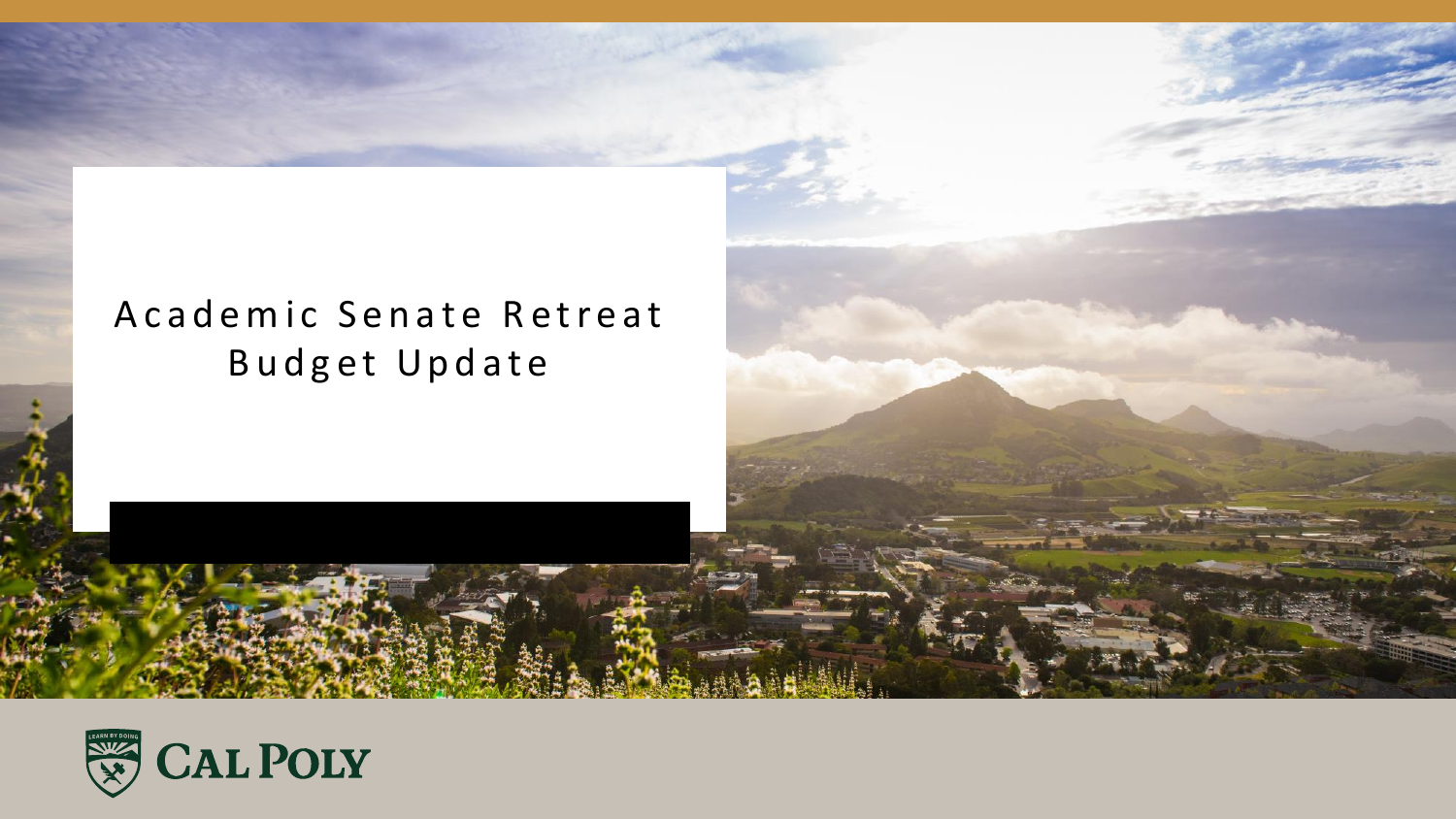# FY 2019-20 Year-End Summary

| $(5$ millions)           |                               |                               |                       |  |
|--------------------------|-------------------------------|-------------------------------|-----------------------|--|
| <b>Fund Type</b>         | FY 2019-20<br><b>Revenues</b> | FY 2019-20<br><b>Expenses</b> | Surplus/<br>(Deficit) |  |
| <b>General Operating</b> | \$380.7                       | \$393.4                       | (512.7)               |  |
| <b>Enterprise</b>        | \$89.8                        | \$106.6                       | (516.8)               |  |
| Auxiliary                | \$50.7                        | \$50.5                        | \$0.2                 |  |
| <b>Total</b>             | \$521.2                       | \$550.5                       | (529.3)               |  |

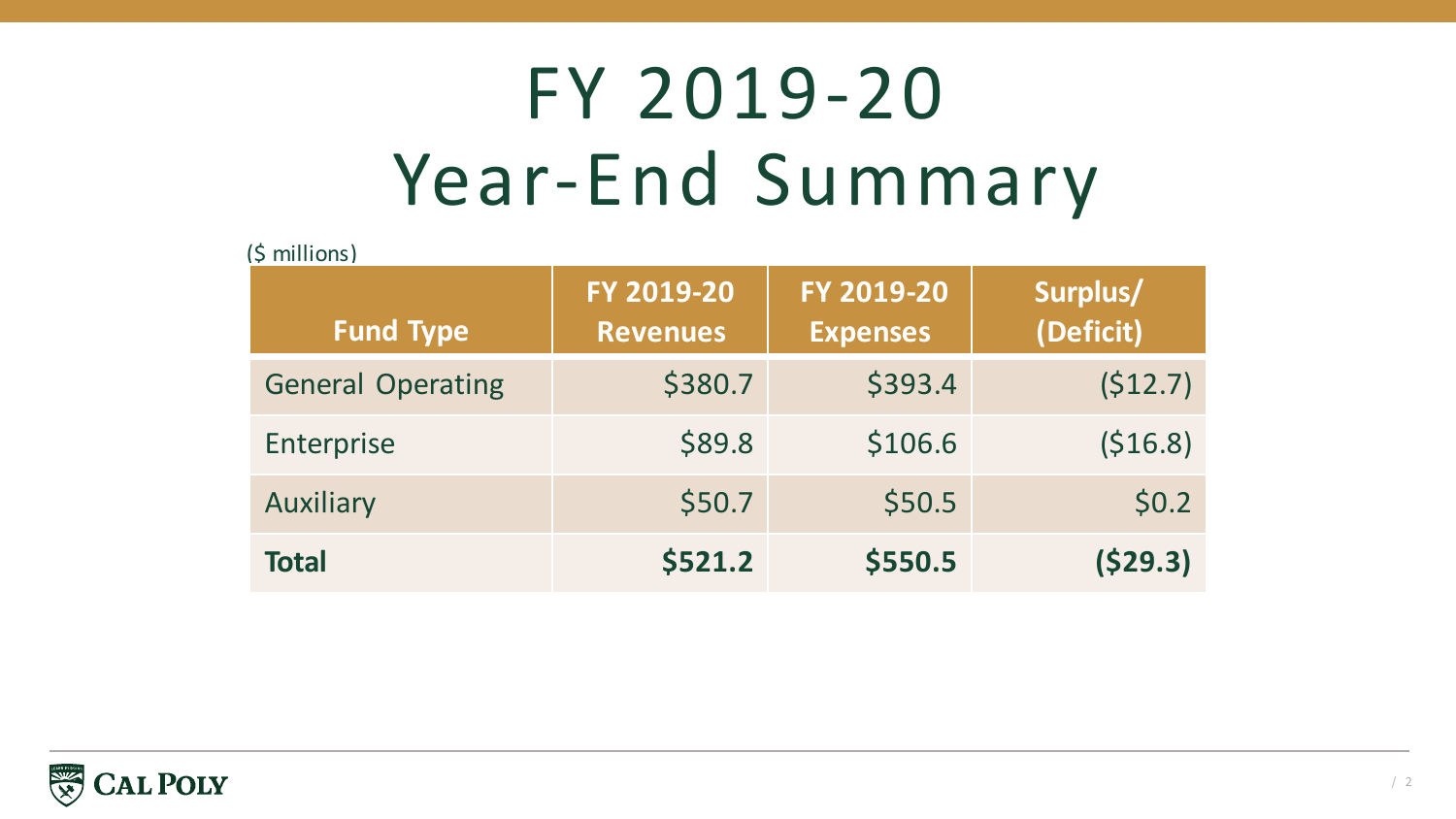# FY 2019-20 Year-End Balances

(\$ millions)

| <b>Fund Type</b>         | <b>Beginning</b><br><b>Balance</b> | FY 2019-20<br><b>Deficit</b> | <b>Ending</b><br><b>Balance</b> |  |
|--------------------------|------------------------------------|------------------------------|---------------------------------|--|
| <b>General Operating</b> | \$74.7                             | (512.7)                      | \$62.0                          |  |
| Enterprise               | \$53.6                             | (516.8)                      | \$36.8                          |  |
| Auxiliary                | \$85.7                             | \$0.2                        | \$85.9                          |  |
| <b>Total</b>             | \$214.0                            | (529.3)                      | \$184.7                         |  |

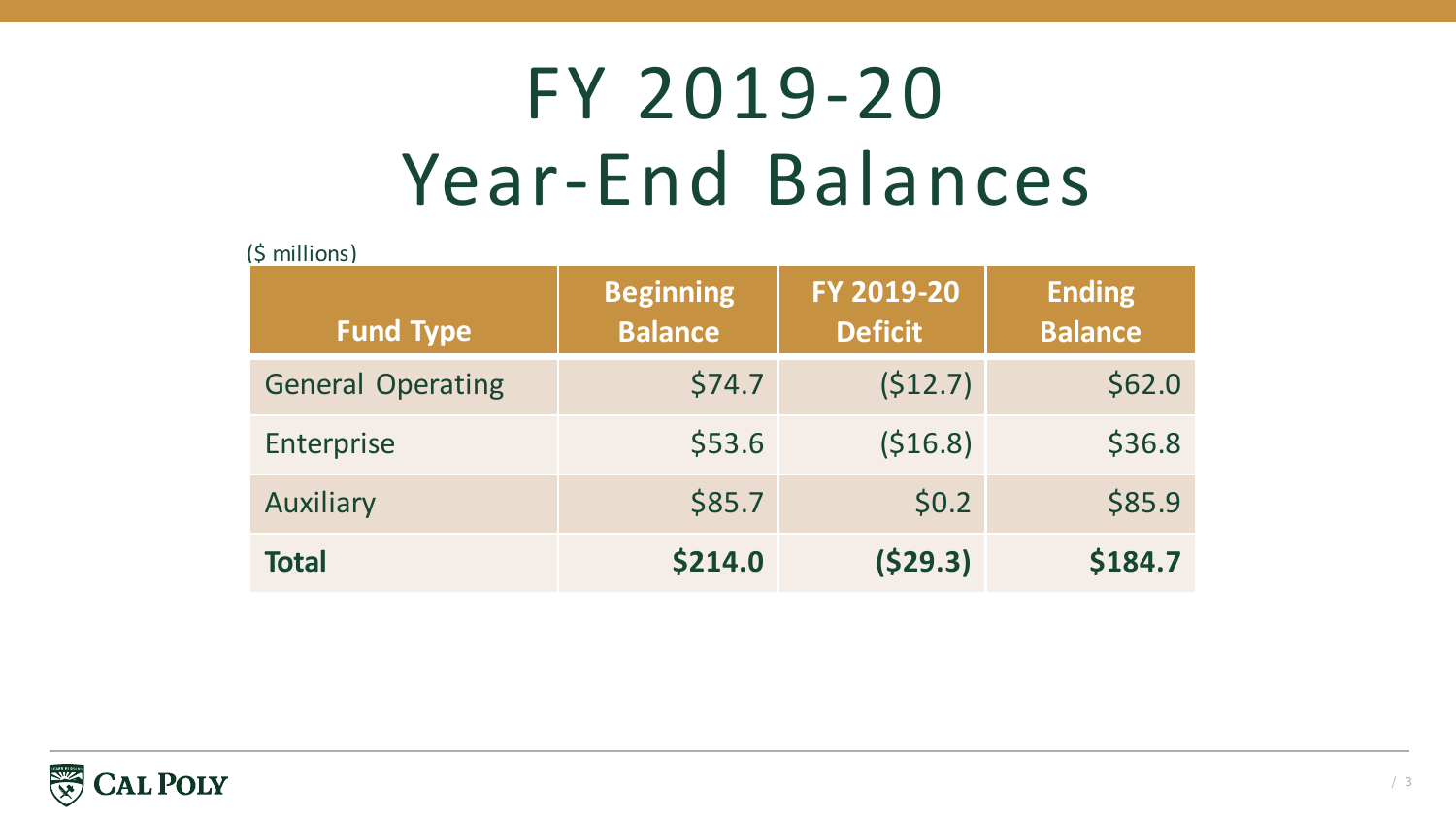### Housing Loan

- University Union to loan \$7.9M to Housing
	- 0% interest
	- Repayment over 7 years
	- First payment due FY 2021-22
- \$3.9M to be used to fund Housing's deficit balance
- \$4.0M to bring Fremont Hall back online

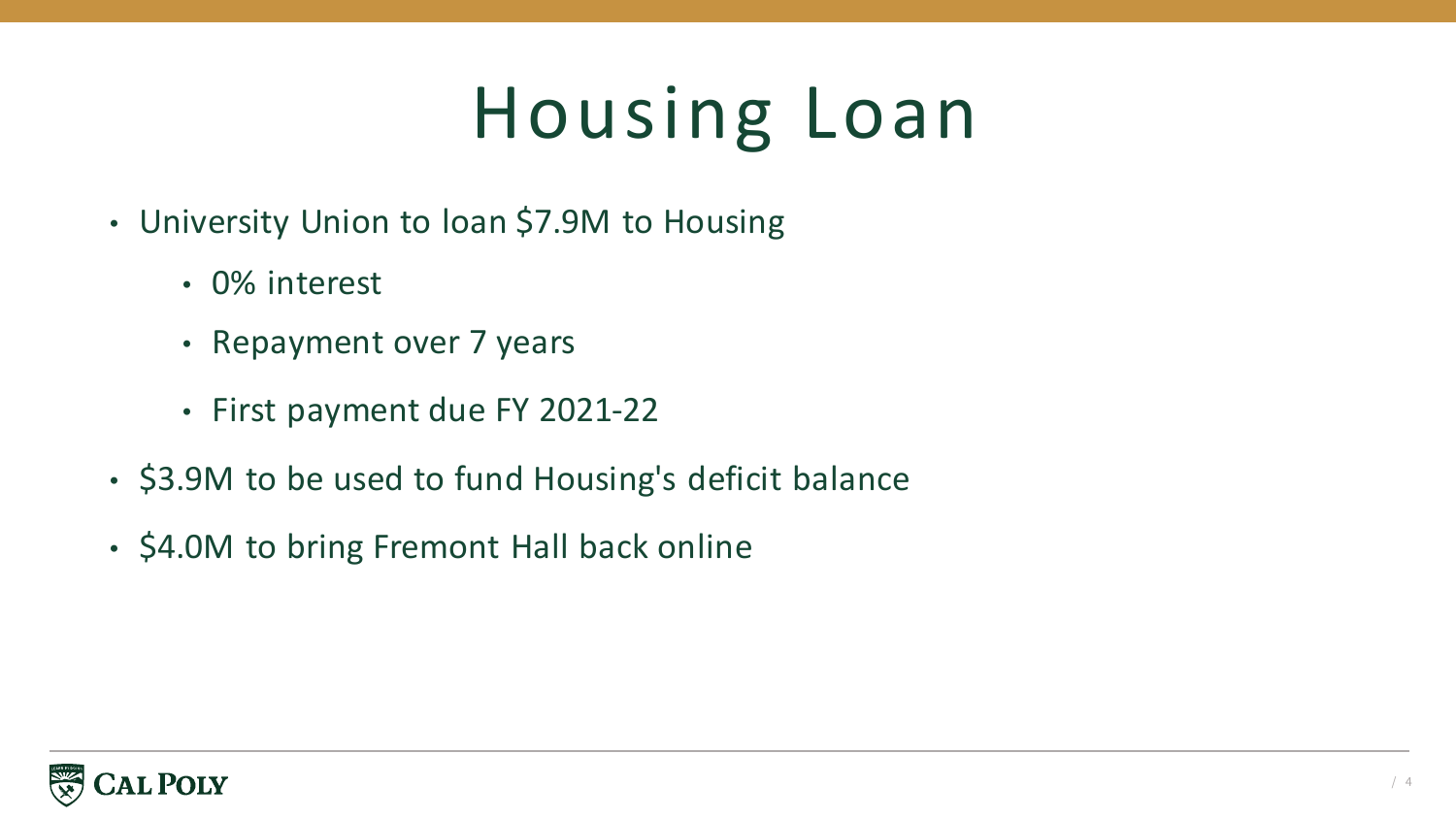# FY 2020-21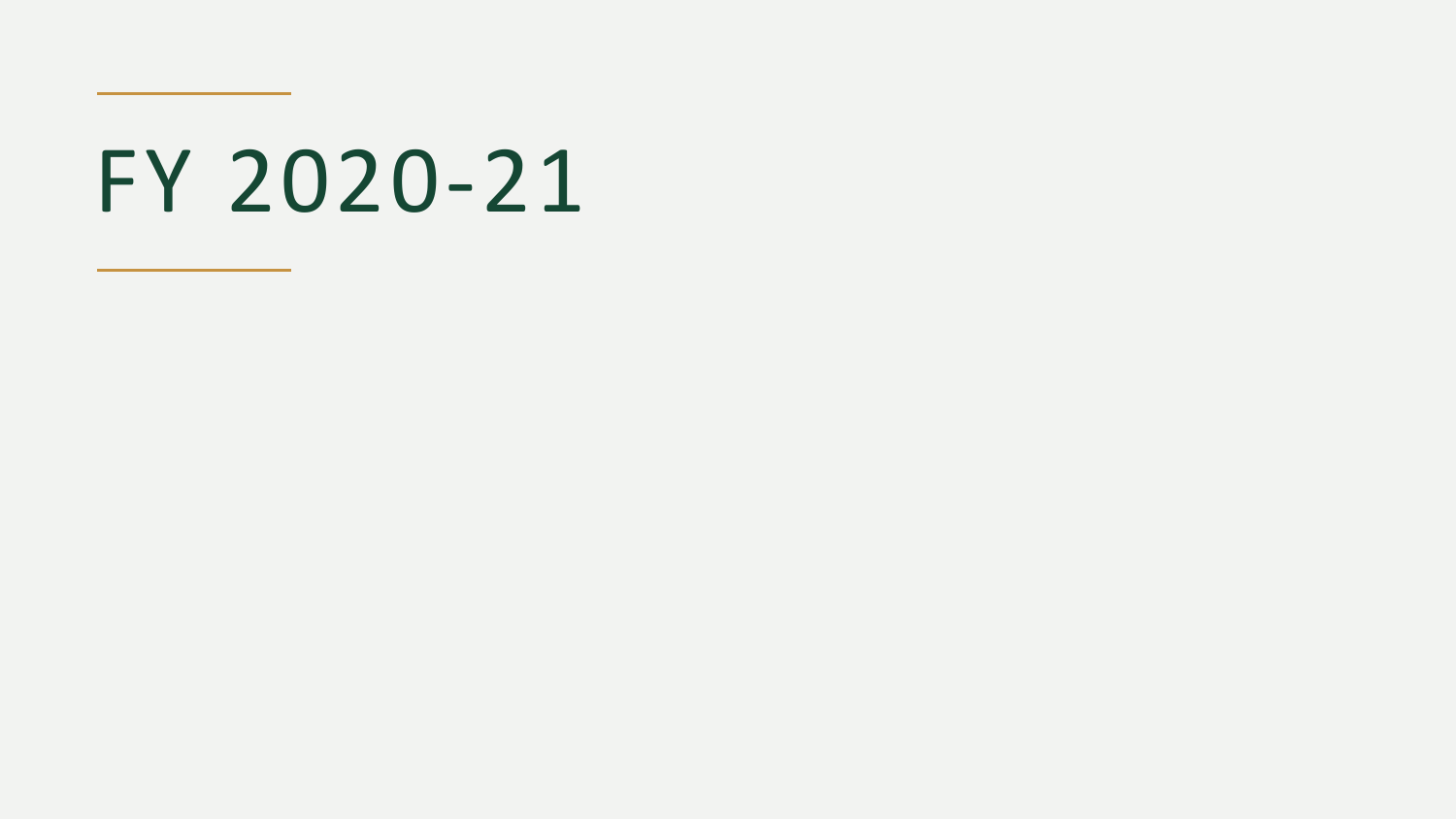# FY 2020-21 Challenges

- Projected Operating Budget Deficit of \$35M
	- Reduction of CSU funding of \$21M
	- Unfunded mandatory costs of \$5M (health benefits, retirement, & insurance)
	- Campus Structural Budget Deficit of \$9M
- Majority virtual learning environment
- Reduction in on campus population and housing residents
	- Parking
	- Housing
	- Dining

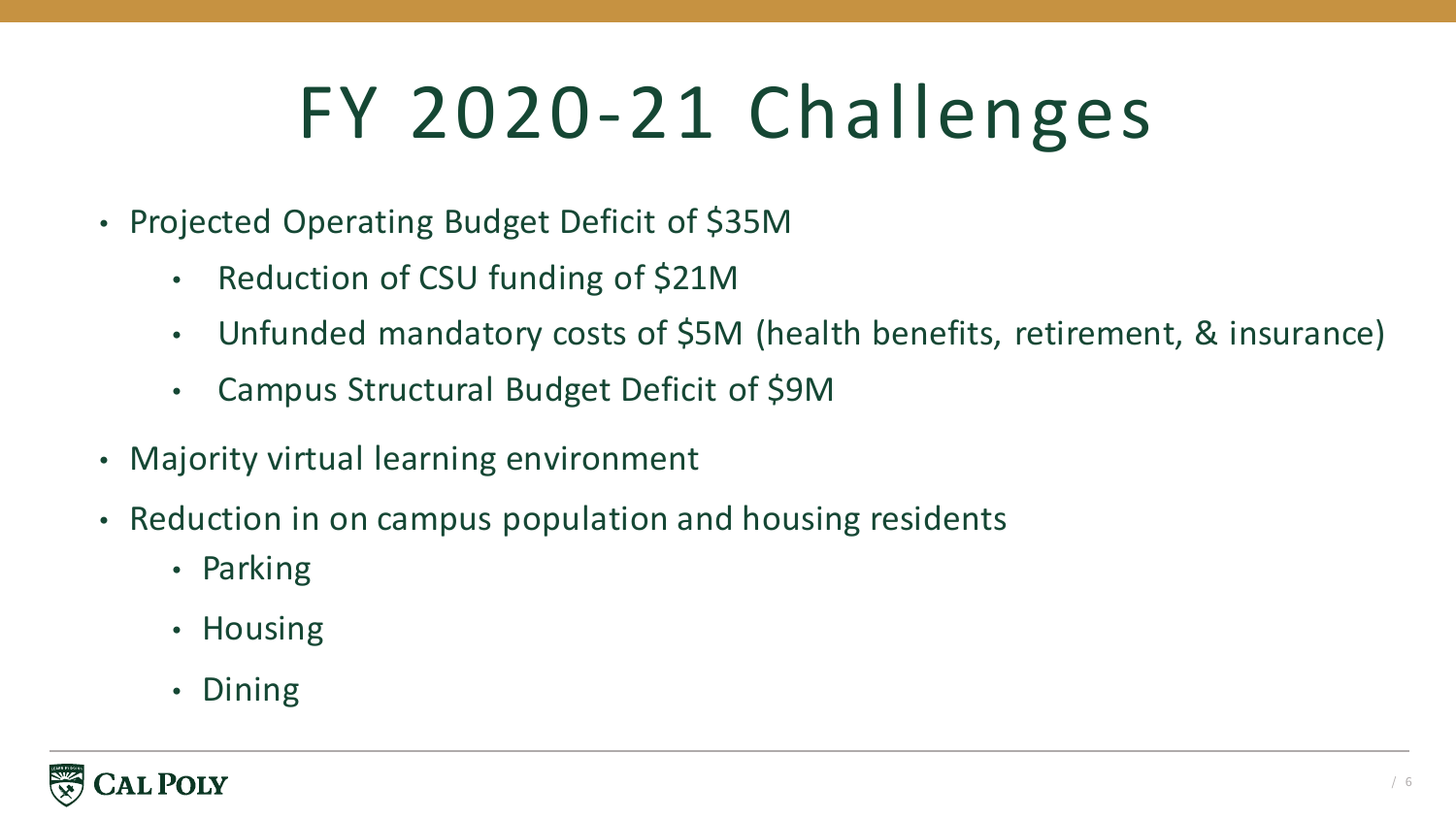### FY 2020-21 Challenges

- Cancellation of events
	- Athletics
	- PAC
	- Conference and Event Planning
- Costs related to operating in a COVID 19 environment
	- PPE
	- Testing
	- Technology (computers, hotspots, wireless, software etc.)

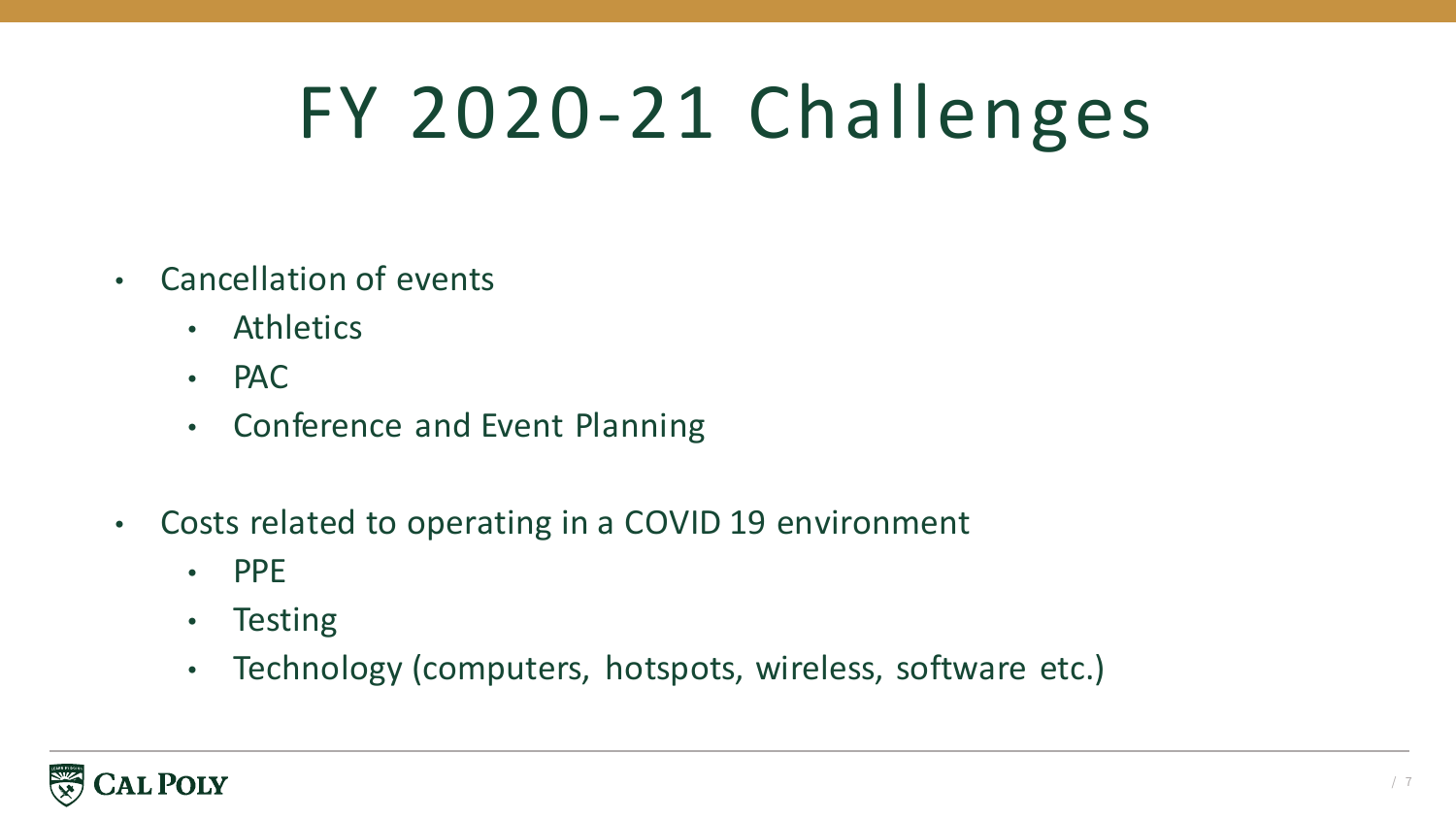### Historical CSU Funding



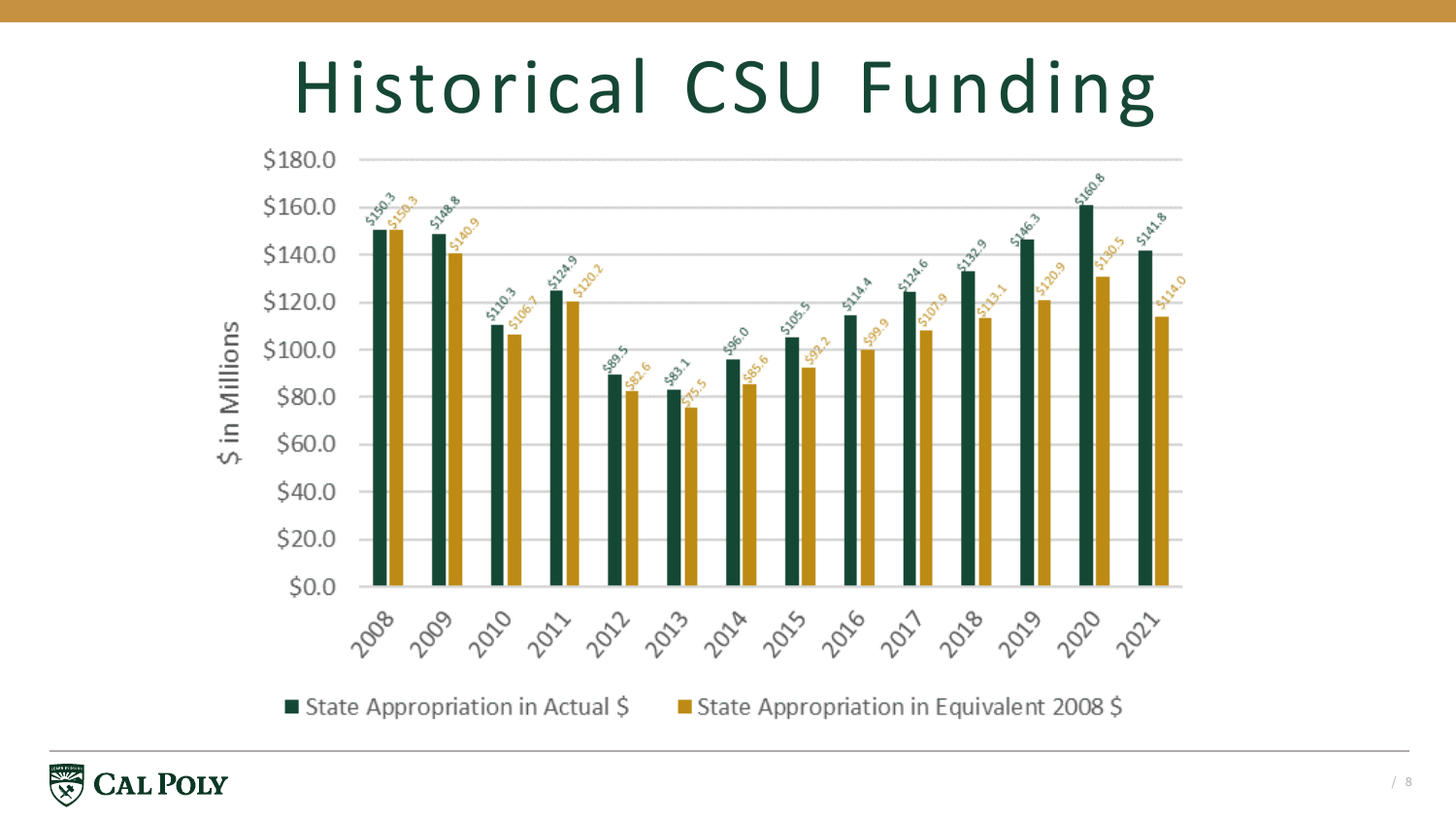### FY 2020-21 Projection Summary

| $(5$ millions)           |                               |                               |                       |  |
|--------------------------|-------------------------------|-------------------------------|-----------------------|--|
| <b>Fund Type</b>         | FY 2020-21<br><b>Revenues</b> | FY 2020-21<br><b>Expenses</b> | Surplus/<br>(Deficit) |  |
| <b>General Operating</b> | \$387.4                       | \$422.6                       | (535.2)               |  |
| Enterprise               | \$81.2                        | \$103.1                       | (521.9)               |  |
| Auxiliary                | \$50.3                        | \$49.3                        | \$1.0                 |  |
| <b>Total</b>             | \$518.9                       | \$575.0                       | (556.1)               |  |

\*Projections shown prior to budget mitigation actions

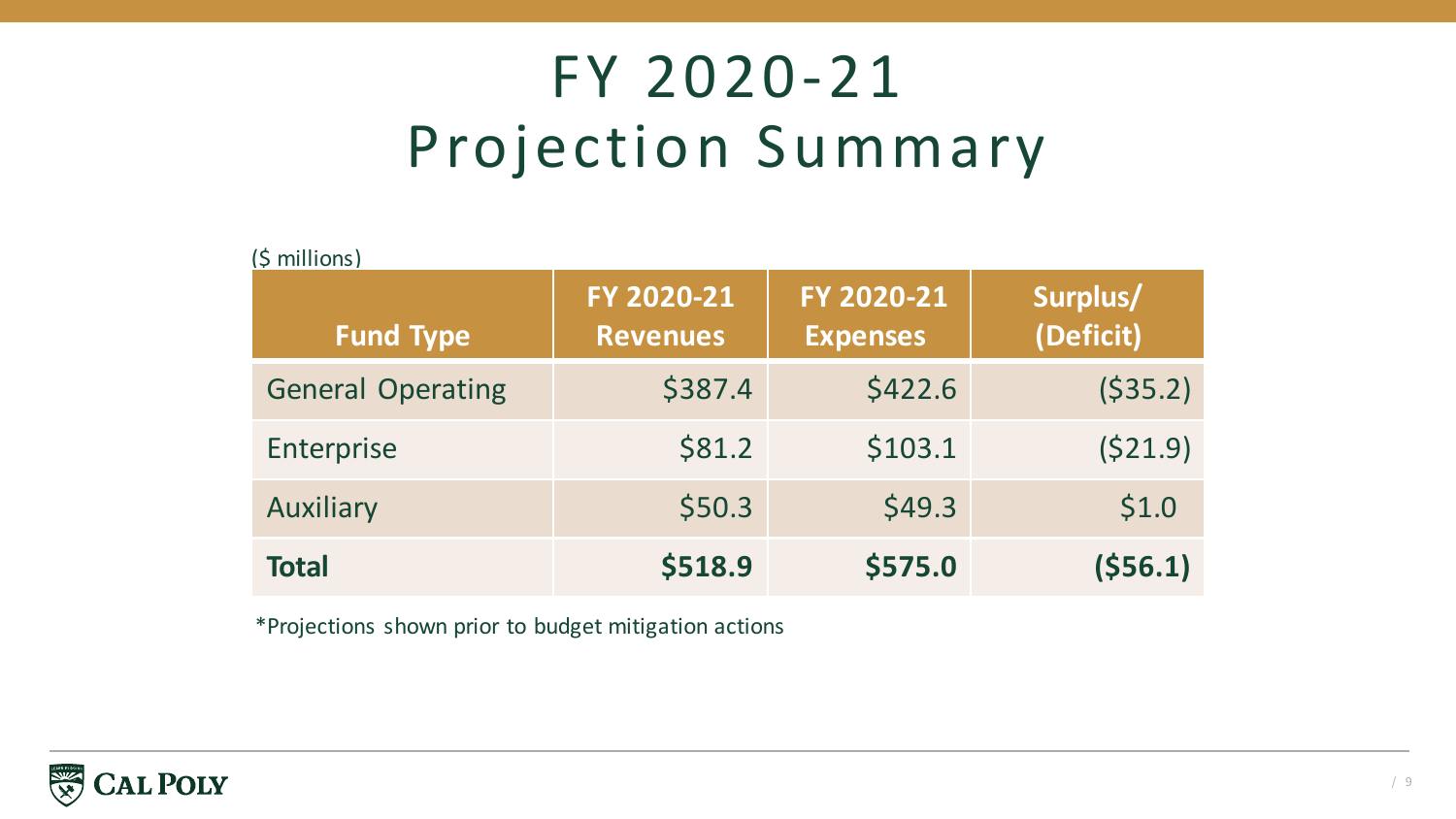### FY 2020-21 Deficit Mitigation Actions

- Continuation of travel restrictions and hiring chill
- Early Exit Program (EEP)
- Strategic use one-time funds and reserves
- Centralized Benefits
- Recapture of 50% of unit carryforwards
- University wide budget reductions
- Optimization initiatives

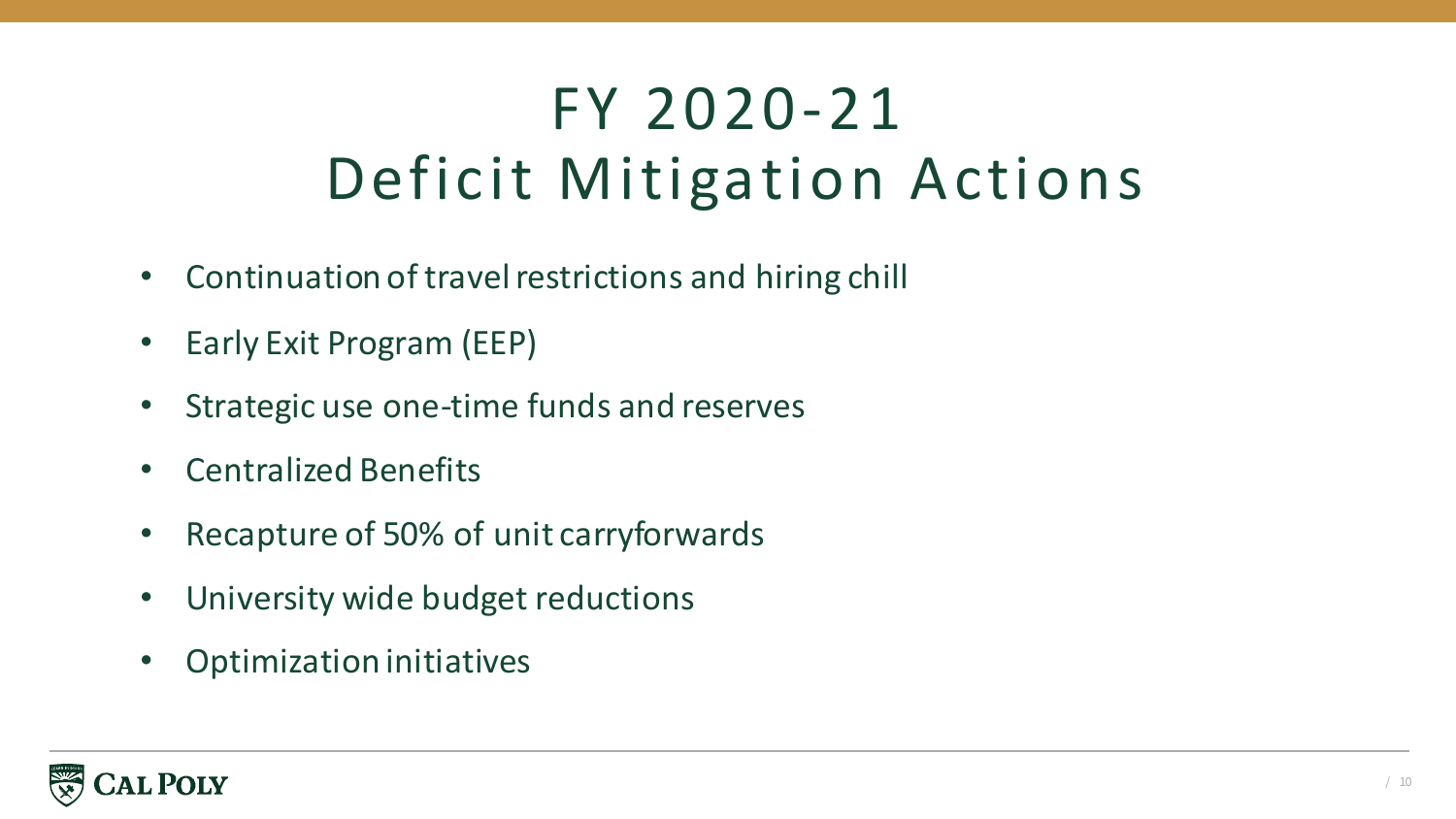### FY 2020-21- General Operating Budget Deficit Mitigation Plan

 $(6 \text{ million})$ 

|                                            | <b>Amount</b> |
|--------------------------------------------|---------------|
| <b>Projected General Operating Deficit</b> | (535.2)       |
| <b>Base Budget Reductions:</b>             |               |
| Division reduction target                  | \$15.6        |
| Other base adjustments                     | \$4.0         |
| One-time savings                           | \$7.1         |
| Use of Reserves                            | \$10.0        |
| <b>Total Adjustments</b>                   | \$36.7        |
| <b>Projected Surplus (Deficit)</b>         | \$1.5         |

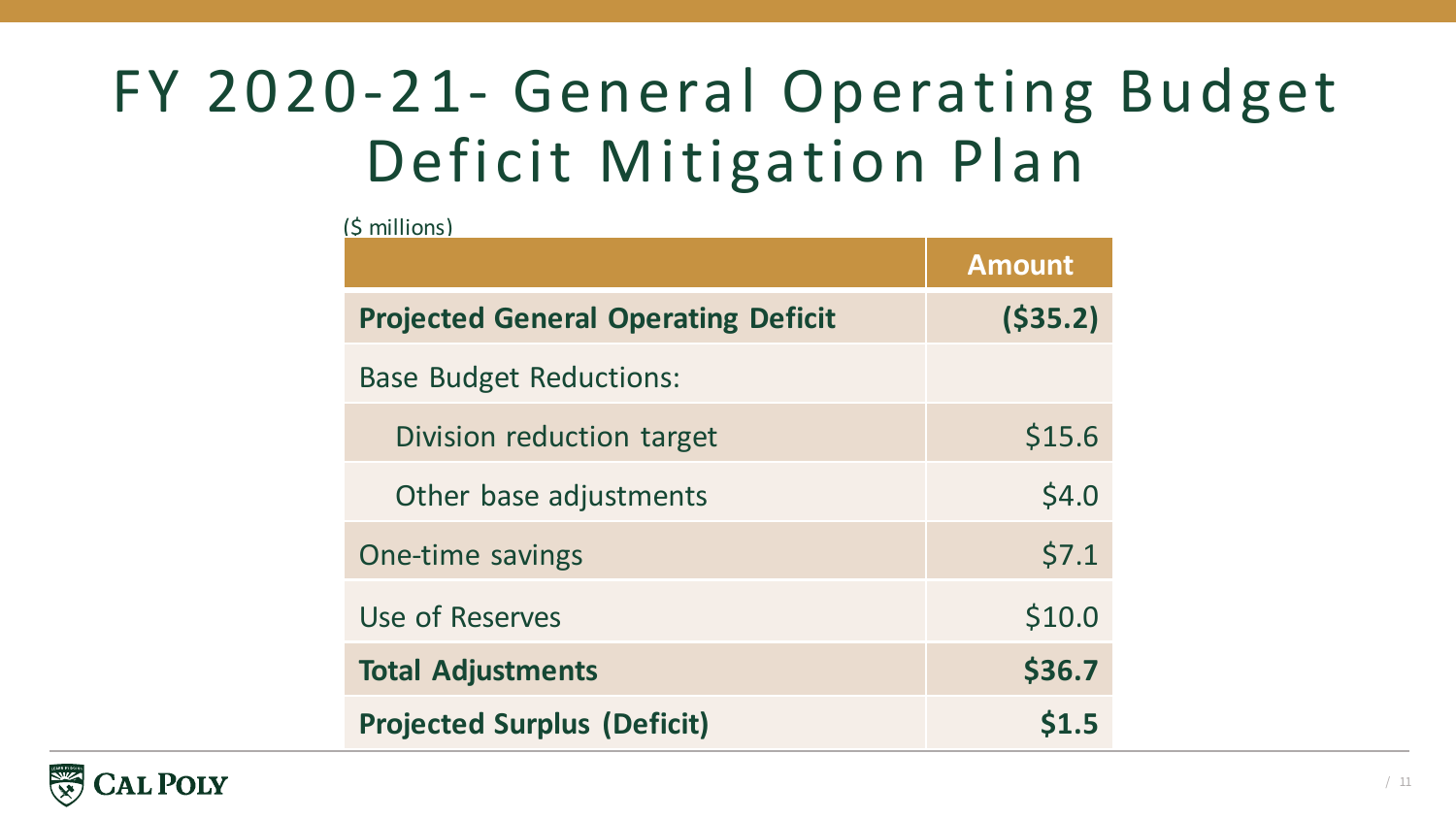# 20-21 Budget Timeline

- *September 9-11 -* Budget reduction targets established and communicated to division Vice Presidents and Provost
- *September 30 –* Division budget reduction plans submitted for review.
- *October 5-16 –* Review of reduction plans by President, Provost/Executive Vice President and Sr. VP for Admin and Finance
- *October 30 –* Reduction plans finalized.
- *November –* Adjusted budgets will be recorded
- *Late September-November –* Early Exit program rollout

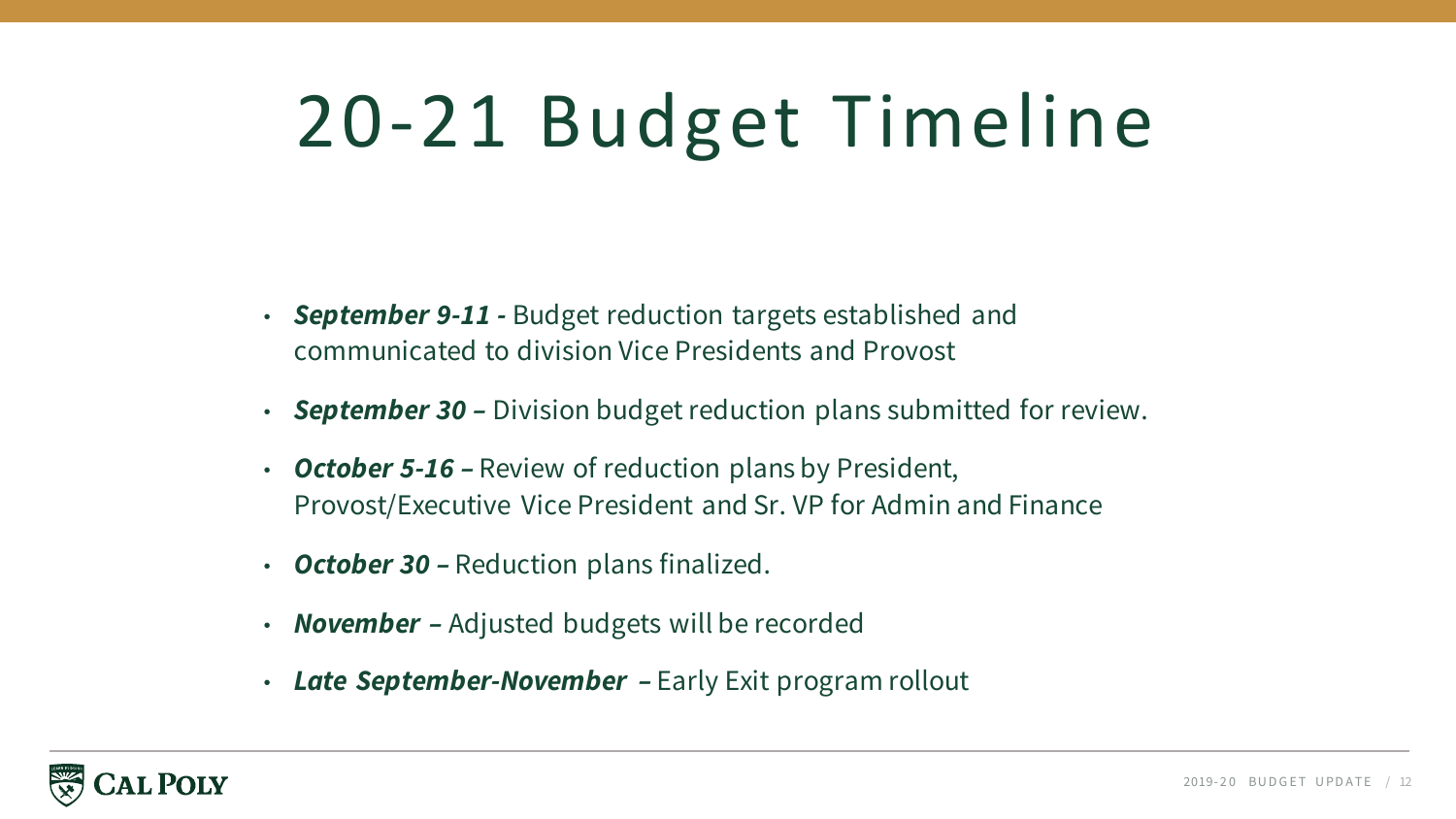### CARES Allocation

- Cal Poly CARES Allocation of \$14.1M
	- \$7.0M designated for emergency financial aid for students
	- \$7.1M for institutional support
	- \$57.0K for minority serving institutions

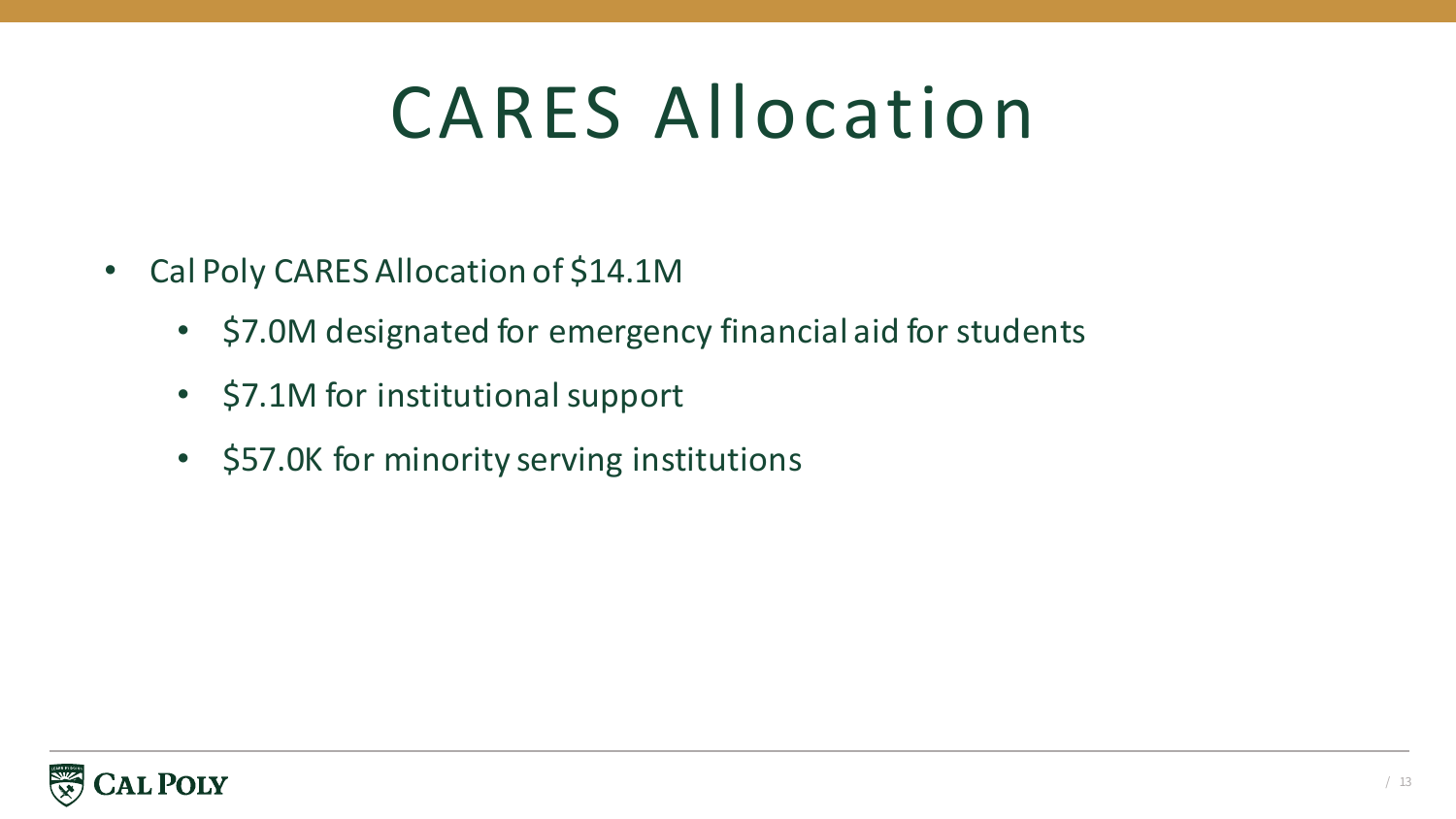# Institutional Support

- Institutional portion of the funds are to be used to cover any costs associated with significant changes to the delivery of instruction due to the coronavirus
- It is a Federal reimbursement grant
	- Expenses must be incurred before requesting reimbursement
	- Must be related to the impacts of COVID-19
	- Is subject to Single Audit requirements

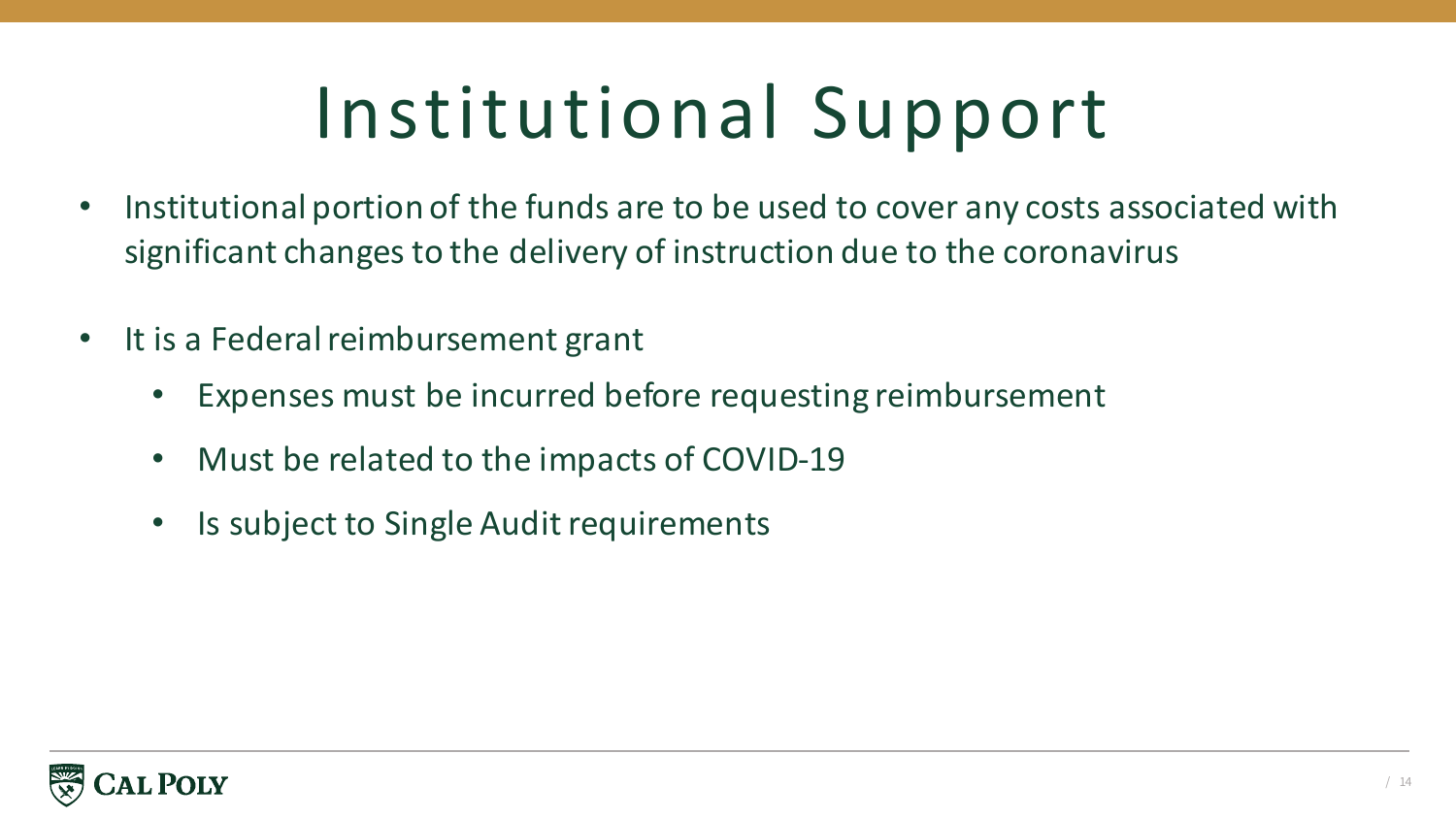| <b>Type</b>                                                           | <b>Amount</b> | <b>Description</b>                                                                                                                                                                                            |
|-----------------------------------------------------------------------|---------------|---------------------------------------------------------------------------------------------------------------------------------------------------------------------------------------------------------------|
| <b>COVID-19 Paid Administrative Leave (CPAL) -</b><br><b>Staff</b>    | \$1,686,723   | Paid administrative leave up to 256 hours effective March 23 through December 31,<br>2020 for eligible employees unable to work due to COVID-19-related reasons                                               |
| <b>Emergency Pay</b>                                                  | 765,205       | Emergency pay provisions available to certain employees assigned to work on<br>campus during the governor's stay at home order                                                                                |
| <b>Academic Affairs - Resources</b>                                   | 367,635       | Resources and teaching materials to assist with a virtual teaching environment                                                                                                                                |
| <b>Technology</b>                                                     | 394,818       | Technology equipment purchased for virtual learning and work from<br>home resources such as laptops, hotspots, headsets, and software                                                                         |
| <b>COVID-19 Paid Administrative Leave (CPAL) -</b><br><b>Students</b> | 372,597       | Paid administrative leave for eligible student employees unable to work due to<br>COVID-19-related reasons                                                                                                    |
| <b>Faculty Stipends</b>                                               | 312,175       | Faculty support to assist with transitioning and training of faculty to move to<br>a virtual teaching environment                                                                                             |
| <b>Travel</b>                                                         | 100,283       | Cost of student travel cancellations                                                                                                                                                                          |
| <b>Personal Protective Equipment (PPE)</b>                            | 9,195         | Equipment worn to minimize exposure to hazards that could cause workplace<br>injuries and illnesses such as face shields, face masks, gloves, and gowns (25% of<br>expenses, remaining 75% submitted to FEMA) |
| <b>Estimated Virtual Summer Instructional</b><br><b>Support</b>       | 408,000       | This is covering faculty technology fellows (\$47,000), training for faculty in online<br>course development (\$256,000), and faculty peer coached (\$105,000)                                                |
| <b>Estimated Virtual Fall Instructional Support</b>                   | 264,000       | Covers student assistants for \$131,000 and faculty technology fellows for \$133,000                                                                                                                          |
|                                                                       |               | Viral testing, isolation/quarantine, contact tracing, and community training for                                                                                                                              |
| <b>COVID-19 Testing</b>                                               | 200,000       | <b>Fall Quarter</b>                                                                                                                                                                                           |
| <b>Housing Refunds</b>                                                | 2,000,000     | Reimbursed \$20.2M for Spring Quarter                                                                                                                                                                         |
| <b>Parking Refunds</b>                                                | 225,000       | Reimbursed \$449K for Spring Quarter                                                                                                                                                                          |
| <b>Total Reimbursement</b>                                            | \$7,105,631   |                                                                                                                                                                                                               |